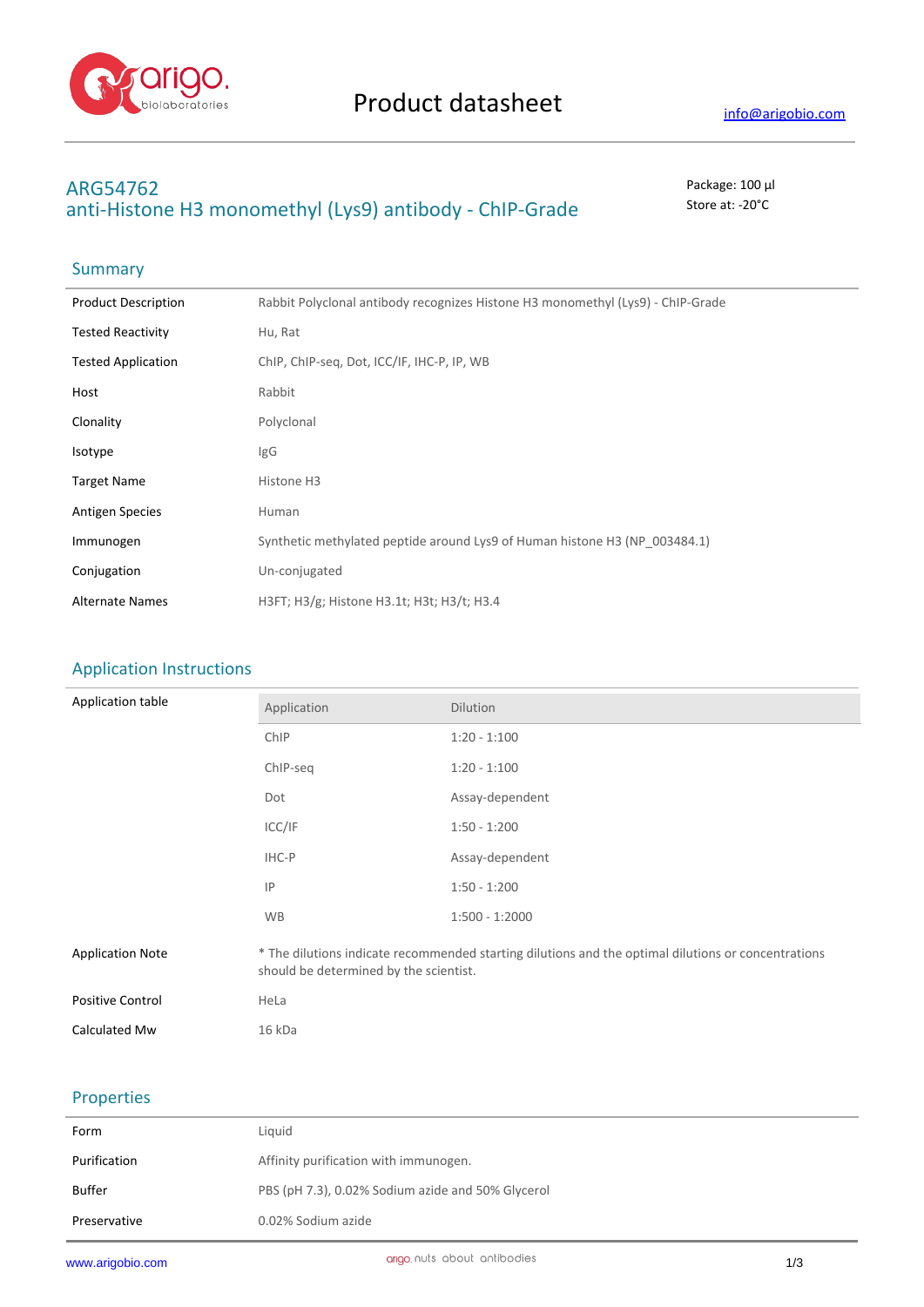| Stabilizer          | 50% Glycerol                                                                                                                                                                                                                                                                                                            |
|---------------------|-------------------------------------------------------------------------------------------------------------------------------------------------------------------------------------------------------------------------------------------------------------------------------------------------------------------------|
| Storage instruction | For continuous use, store undiluted antibody at 2-8°C for up to a week. For long-term storage, aliquot<br>and store at -20°C. Storage in frost free freezers is not recommended. Avoid repeated freeze/thaw<br>cycles. Suggest spin the vial prior to opening. The antibody solution should be gently mixed before use. |
| <b>Note</b>         | For laboratory research only, not for drug, diagnostic or other use.                                                                                                                                                                                                                                                    |

## Bioinformation

| Database links        | GenelD: 8290 Human                                                                                                                                                                                                                                                                                                                                                                                                                                                                                                                                                                                                                                                                                                                                                                                                                                                               |
|-----------------------|----------------------------------------------------------------------------------------------------------------------------------------------------------------------------------------------------------------------------------------------------------------------------------------------------------------------------------------------------------------------------------------------------------------------------------------------------------------------------------------------------------------------------------------------------------------------------------------------------------------------------------------------------------------------------------------------------------------------------------------------------------------------------------------------------------------------------------------------------------------------------------|
|                       | Swiss-port # Q16695 Human                                                                                                                                                                                                                                                                                                                                                                                                                                                                                                                                                                                                                                                                                                                                                                                                                                                        |
| Gene Symbol           | HIST3H3                                                                                                                                                                                                                                                                                                                                                                                                                                                                                                                                                                                                                                                                                                                                                                                                                                                                          |
| <b>Gene Full Name</b> | histone cluster 3, H3                                                                                                                                                                                                                                                                                                                                                                                                                                                                                                                                                                                                                                                                                                                                                                                                                                                            |
| Background            | Histones are basic nuclear proteins that are responsible for the nucleosome structure of the<br>chromosomal fiber in eukaryotes. Nucleosomes consist of approximately 146 bp of DNA wrapped<br>around a histone octamer composed of pairs of each of the four core histones (H2A, H2B, H3, and H4).<br>The chromatin fiber is further compacted through the interaction of a linker histone, H1, with the DNA<br>between the nucleosomes to form higher order chromatin structures. Histone H3 gene is intronless and<br>encodes a replication-dependent histone that is a member of the histone H3 family. Transcripts from<br>this gene lack polyA tails; instead, they contain a palindromic termination element. This gene is located<br>separately from the other H3 genes that are in the histone gene cluster on chromosome 6p22-p21.3.<br>[provided by RefSeq, Aug 2015] |
| Function              | Histone H3 is a core component of nucleosome. Nucleosomes wrap and compact DNA into chromatin,<br>limiting DNA accessibility to the cellular machineries which require DNA as a template. Histones<br>thereby play a central role in transcription regulation, DNA repair, DNA replication and chromosomal<br>stability. DNA accessibility is regulated via a complex set of post-translational modifications of histones,<br>also called histone code, and nucleosome remodeling. [UniProt]                                                                                                                                                                                                                                                                                                                                                                                     |
| Research Area         | Gene Regulation antibody                                                                                                                                                                                                                                                                                                                                                                                                                                                                                                                                                                                                                                                                                                                                                                                                                                                         |

## Images



### **ARG54762 anti-Histone H3 monomethyl (Lys9) antibody - ChIP-Grade ICC/IF image**

Immunofluorescence: 293T cells stained with ARG54762 anti-Histone H3 monomethyl (Lys9) antibody (ChIP-Grade).